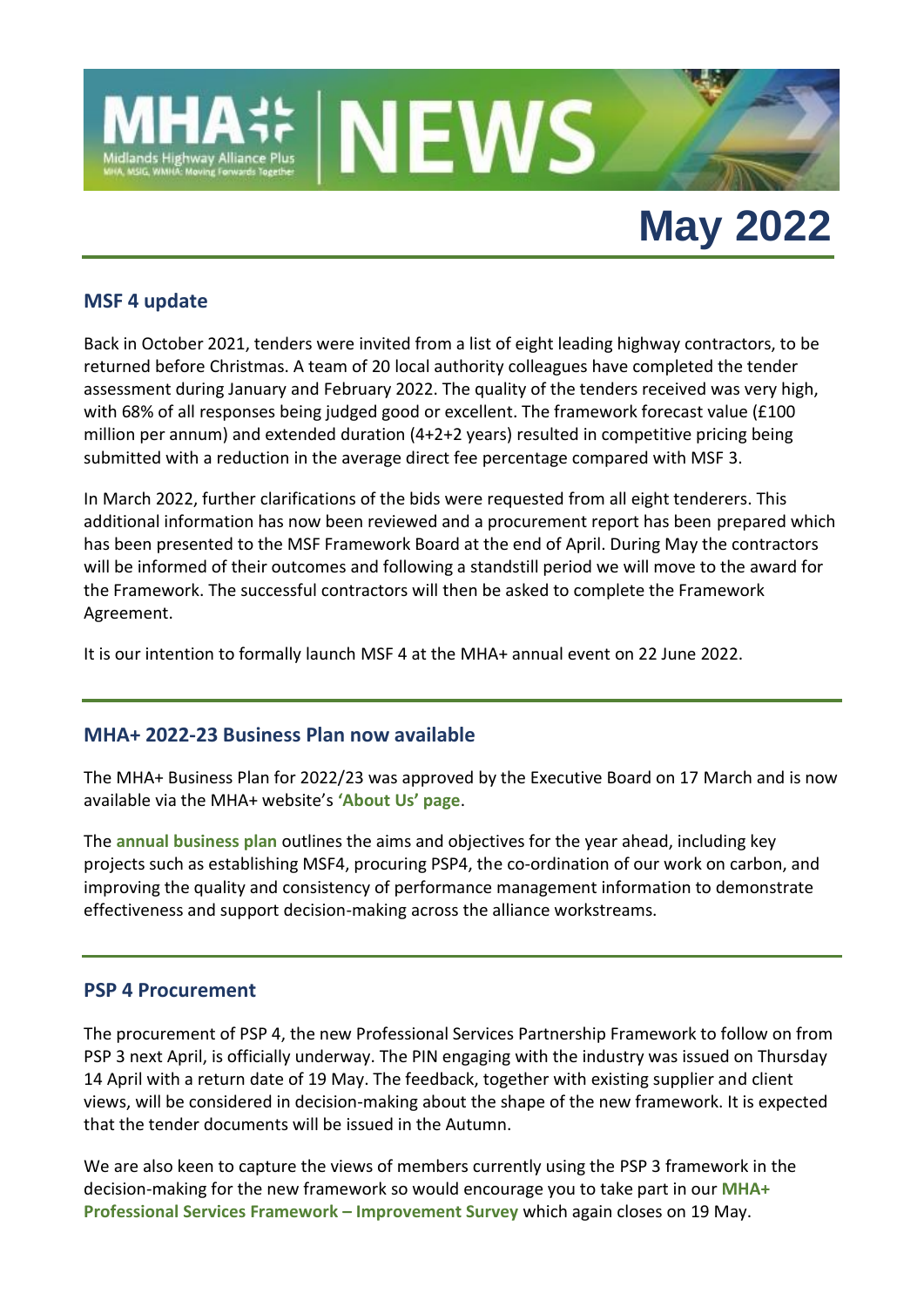As with MSF 4, we will need the support and engagement of current users of the framework to help us in decision-making, compiling contract documentation and in tender assessment to ensure that the new framework is appropriate and effective. Those involved will find that it is a worthwhile investment of time that demonstrates collaborative working and contract procurement experience.

If you are interested in being part of the working group, then please contact **[Karen Notman](mailto:Karen.Notman@leics.gov.uk)**.

# **Ian Bamforth has joined the MHA+ team**

Ian Bamforth has recently stood down from Chairing the Programme Board of the MHA+ as he retired from Worcestershire County Council at the end of April.

Ian played a key role in the merger of the MHA, West Midlands Highways Alliance and MSIG, to create the MHA+. In his role as Programme Board Chair, he has helped provide focus and support for the MHA+ in critical areas over the last two years and we would like to take this opportunity to thank Ian for his work with us and the important role he has played.



Whilst taking more time to do the things he wants to do, Ian has agreed to join the MHA+ Team to provide some part time flexible support working on projects, which are key to the ongoing success and delivery for the MHA+.

## **Annual Event 2022**

This year's annual event will be on 22 June at Holywell Conference Centre, Loughborough on the theme of 'Carbon Reduction and Value'. We have been encouraged by the enthusiasm shown by alliance members offering to share their initiatives and innovations, with some clear synergies evident around:

- carbon reduction in the supply chain
- economic value through specification and procurement
- environmental value through asset management
- social value through programme delivery

Contributors include our collaborative working groups, suppliers and client authorities. With two further rooms in addition to the main lecture theatre, there may still be an opportunity to showcase your work before the programme is finalised. Please contact **[Karen Notman](mailto:Karen.Notman@leics.gov.uk)** to explore this further.

For more information and to book your place via the LMS visit **[www.mhaplus.org.uk/events/annual-event-2022](https://www.mhaplus.org.uk/events/annual-event-2022/)**



# **PSP 3 PSSC Rate Card - Year 4 Indexation and National Insurance increases**

The annual inflationary adjustment to the PSP 3 Professional Services Short Contract (PSSC) staff rates is applied on the anniversary of the framework, so the new rates for Year 4 will apply will from 28 April 2022.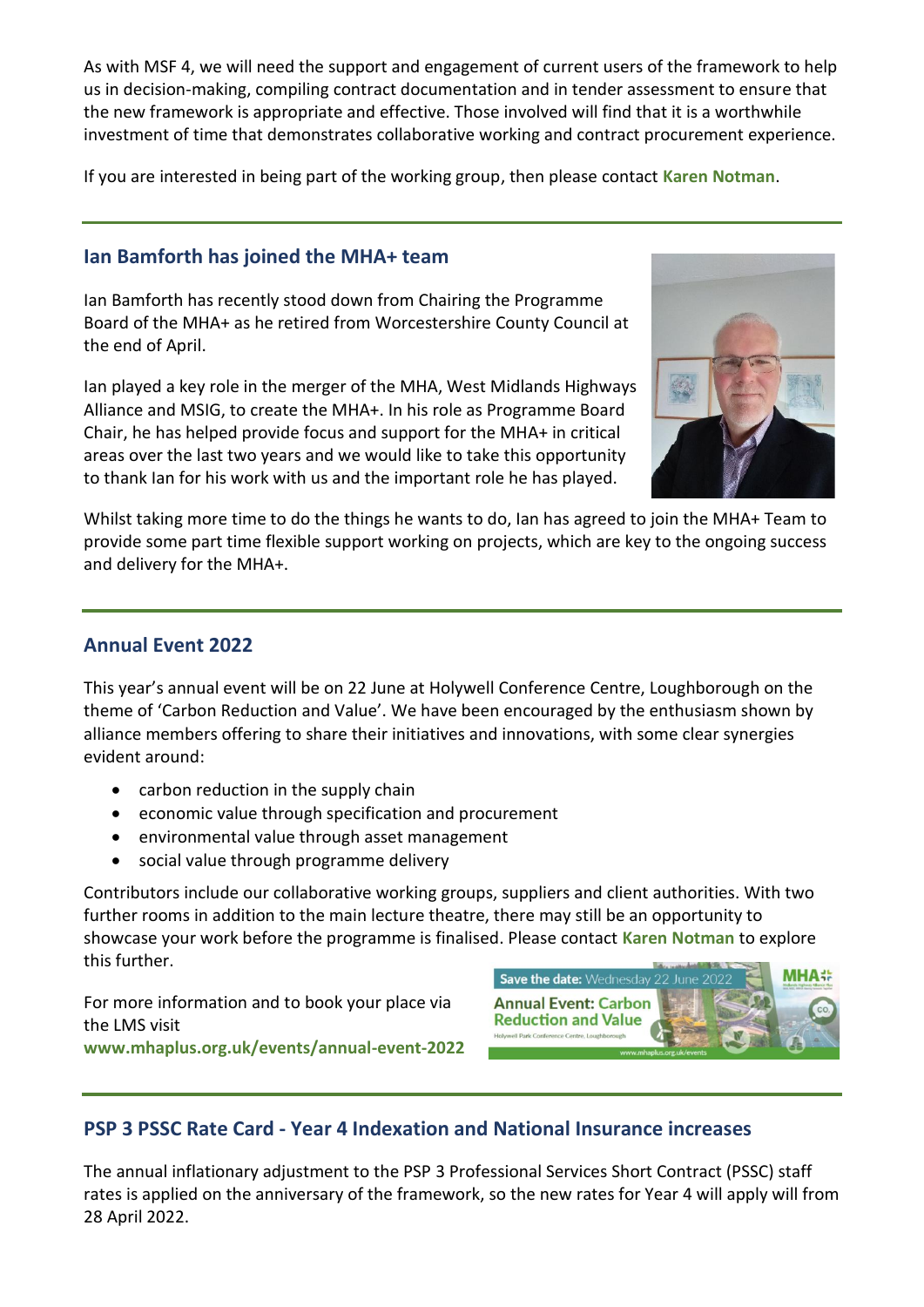This year, there was also an increase in Employers National Insurance for the first time in 11 years from 6 April 2022. At its meeting on 17 March 2022, the Executive Board approved a request from the PSP 3 suppliers that an additional adjustment of +1.25% be applied to Year 4 rates to reflect this. It was further clarified by the PSP 3 Framework Community Board at its meeting on 14 April that for simplicity, this will also be applied from 28 April 2022.

The Framework uses Highway Term Maintenance Indices, Working Category 10/3, produced by BCIS for HTMA which show inflationary increases over the last year. The Index runs 6 weeks behind so there is a delay in confirming the value of the uplift so clients may find that an adjustment is applied retrospectively to invoices already issued for work undertaken during April.

The index for March 2022 has now been published and the annual percentage change in the index over the last year was 3.68% at March 2022, therefore, the increase for the Year 4 rates will be 3.68% Index + 1.25% NI uplift which is +4.93% above the Year 3 rates.

## **Service Improvement Group Update**

Eight Service Improvement Group meetings having taken place during March and April and the new EV Charging and Section 106 sub-groups have each met twice. Thanks again to all those who have taken the time to attend, use the online discussion boards and share data. It is encouraging to see new members joining the groups and realising the benefits that can be gained from sharing expertise and knowledge across the region.

**Highways Asset Management** – 23 authorities contributed to a recent benchmarking exercise to gather information on which highways asset management systems are currently being used. The recent meeting included discussions about BIM, a presentation from NHT about recent changes to the public satisfaction survey questions and an update of the groups' Price Evaluation Model which is used to benchmark costs of various highway maintenance schemes.

**Low Carbon Travel & Transport**- The two newly formed sub-groups (EV Charging and S106 Travel Plan Monitoring) met to discuss the challenges of on-street residential charging provision and travel plan monitoring charges and process respectively. The groups will meet again in June/July.

**Civil Parking Enforcement** – A representative from the British Parking Association attended the April meeting to answer questions on upcoming legislative changes. Excellent representation from member authorities.

**Highways Structures** – Eurovia's presentation on drone bridge inspections gave a great insight into the benefits as well as current limitations of using drones to inspect bridges and other structures. The group continues to look at risk-based approaches to various bridge inspection regimes and establish good practice in this area of work.

**Third Party Claims** – Sharing experiences and benefits of bringing claims management in-house in a number of authorities. The group will start to compare claims repudiation rates across member authorities. Agreement to include cost recovery on future agendas.

**Development Management** – Presentation from NHT with a focus on potentially developing performance measures that relate to development control. Discussion about the Biodiversity Net Gains Regulations and sharing of experiences relating to recent planning appeal decisions.

**Transportation Data & Analysis** – Presentation from group members at Leicestershire CC on uses of Python coding.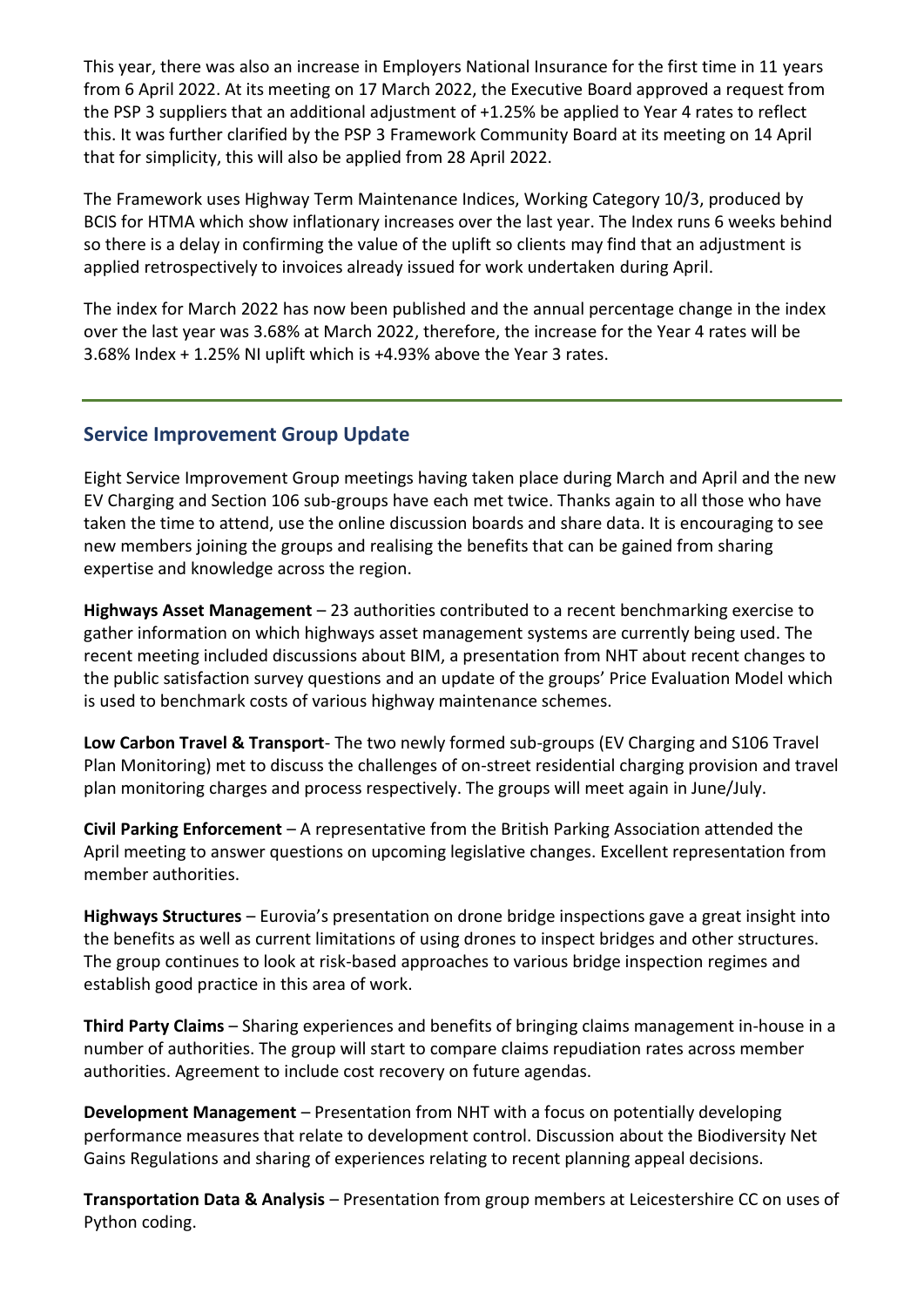**Traffic Engineering** - Further updates from group members on how they are working to ensure TROs are updated prior to upcoming legislation changes that will accompany Moving Traffic Enforcement powers.

**Street Lighting** – Discussion about developments in solar street lighting, EV charging from lamp columns and dealing with requests to attach Jubilee related decorations to lamp posts.

Details of all upcoming Service Improvement Group meetings are available on the **[MHA+ calendar](https://www.mhaplus.org.uk/calendar/)** and further information on each service improvement group is available from **[Alice Russell.](mailto:alice.russell@derbyshire.gov.uk)**

## **Skills and development**

The latest Aecom Tech talks available as part of our MHA+ skills community offer are listed below:

- Roads Bitesize Training Programme UAS **[Drone Team](https://youtu.be/BBbW7G00xHc)**
- Roads Bitesize Training Programme **[Designing for Cycling](https://youtu.be/ggKU29RwUao)**
- Roads Bitesize Training Programme **[Road design for net zero](https://youtu.be/96FDx6PBEiw)** + supporting [presentation](https://www.mhaplus.org.uk/download/climate_change/Roads-Bitesize-Road-Design-for-NetZero-and-climate-change-080322c.pdf)
- PSP 3 Spotlight **[Carbon management plans](https://youtu.be/IXHHDU5Bzvc)** + supporting [presentation](https://www.mhaplus.org.uk/download/carbon_management_and_reduction/MH3-PSP-Spotlight-Carbon-Management-Plans.pdf)
- Roads Bitesize Training Programme **[Urban design and placemaking](https://youtu.be/LpwFRVUS9sw)**
- Roads Bitesize Training Programme **[Introduction to Junction Design and Modelling](https://youtu.be/w28rTpGSJT4)**
- Concrete Roads Training Pavement Maintenance **[session 1](https://youtu.be/zp6352xkZrw)** + supporting [presentation](https://www.mhaplus.org.uk/download/asset_standards_and_commodities/aecom_-_concrete_roads_content/AECOM-Concrete-Pavement-Maintenance-Session-1-ppt.pdf)
- Concrete Roads Training Pavement Maintenance **[session 2](https://youtu.be/L8QU20HEiJk)** + supporting [presentation](https://www.mhaplus.org.uk/download/asset_standards_and_commodities/aecom_-_concrete_roads_content/AECOM-Concrete-Pavement-Maintenance-Session-2-ppt.pdf)
- Concrete Roads Training Pavement Whole Life Cost **[session 3](https://youtu.be/T9I1ce8LJjA)** + supporting [presentation](https://www.mhaplus.org.uk/download/asset_standards_and_commodities/aecom_-_concrete_roads_content/AECOM-Pavement-Whole-Life-Cost-Session-3-ppt.pdf)
- Concrete Roads Training Sustainability **[session 4](https://youtu.be/lGHiEw4zTBo)** + supporting [presentation](https://www.mhaplus.org.uk/download/asset_standards_and_commodities/aecom_-_concrete_roads_content/AECOM-Concrete-Roads-Sustainability-Session-4-ppt.pdf)

Members can access a range of learning, training and development opportunities provided by the MHA skills community, sector partners and MHA+ members through the **[Learning Management](https://www.mhaplus.org.uk/work-streams/skills-academy/learning-and-development/learning-management-system/)  [System \(LMS\)](https://www.mhaplus.org.uk/work-streams/skills-academy/learning-and-development/learning-management-system/)**.

Detailed information on all MHA+ events is available on the **[MHA+ calendar](https://www.mhaplus.org.uk/calendar/)**.

## **Farewell to John Surguy**

AECOM's PSP Framework Director, John Surguy has retired after 15 years working with the MHA and an even longer history in highway management and local government.

John joined Derbyshire County Council (DCC) in 1973 as a trainee technician and by 1981 (aged 25) he was a Chartered Engineer, CEng, MICE – the youngest age allowable by ICE to become Chartered!



John worked in every department of DCC, including Major Roads, Trunk Roads, Bridges, Traffic, Private Streets, Highway Maintenance, and on site on the A52 Nottingham Road Diversion in Derby. He became Deputy Trunk Road Agency Manager for the local Trunk Road network (managed by DCC) before a TUPE transfer to Scott Wilson in 1998, becoming a full Director in 2005. Through company takeovers he has worked for URS and AECOM.